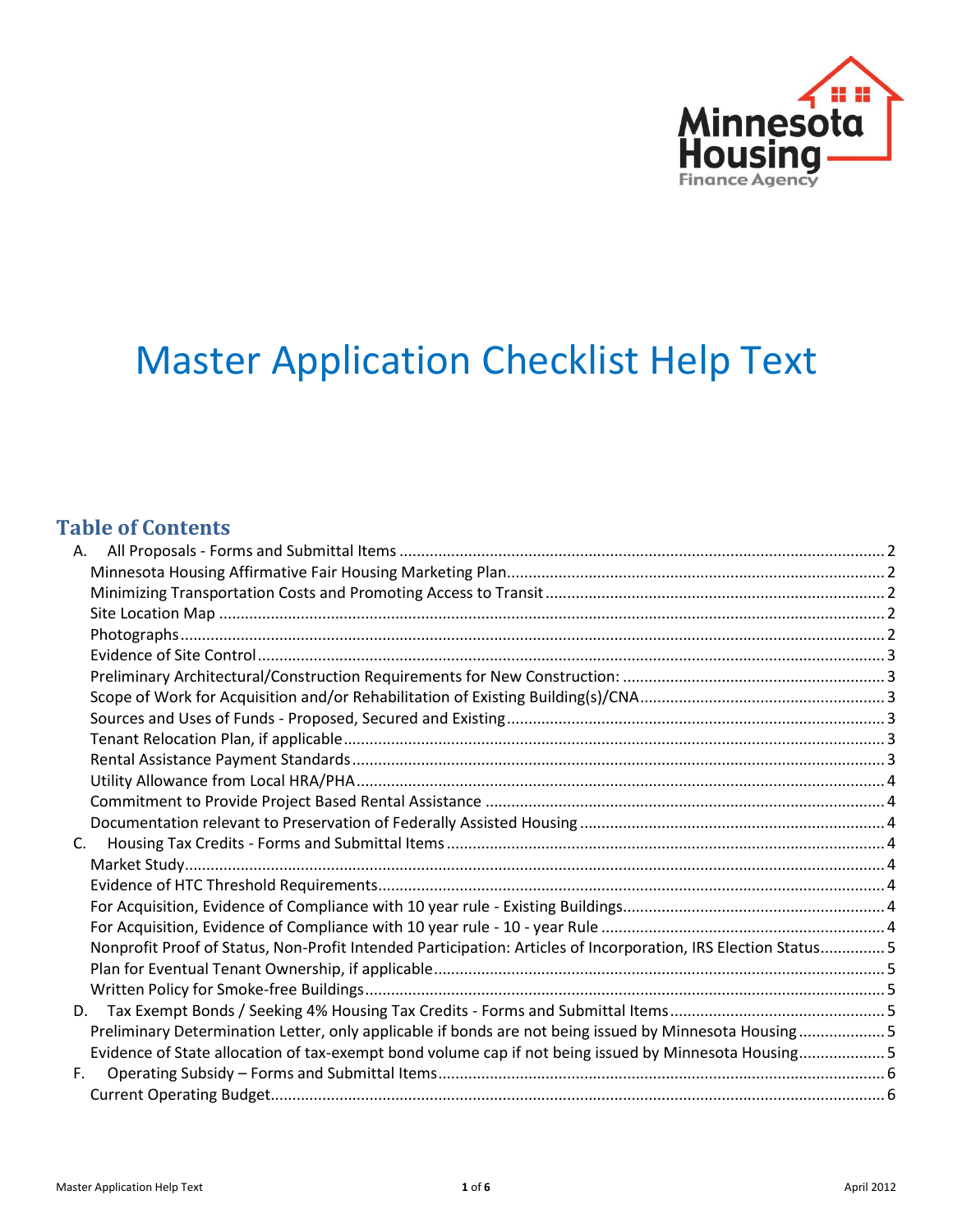# <span id="page-1-0"></span>*A. All Proposals - Forms and Submittal Items*

#### <span id="page-1-1"></span>**Minnesota Housing Affirmative Fair Housing Marketing Plan**

#### **[http://www.mnhousing.gov/housing/developers/loans/MHFA\\_004710.aspx](http://www.mnhousing.gov/housing/developers/loans/MHFA_004710.aspx)**

This is an Agency form that describes the marketing strategies that an owner will use, including, but not limited to special efforts the owner will make to attract persons who are least likely to apply in addition to a broad cross section of the local population without regard to religion, sex, national origin or status as a recipient of public assistance.

#### <span id="page-1-2"></span>**Minimizing Transportation Costs and Promoting Access to Transit**

Minnesota Housing encourages developments located near transit that minimizes transportation costs and promotes access to transit. Provide a map identifying the location of the project with exact walking distances to the public transit station/stop and include a copy of the route, span and frequency of service.

 $\circ$ **In the 7 county metro area,** eligible stations/stops are identified in the Metropolitan Council maps located at: [http://www.mnhousing.gov/resources/apply/multifamily/MHFA\\_009341.aspx](http://www.mnhousing.gov/resources/apply/multifamily/MHFA_009341.aspx) and refer to the Community Profiles for a transit overlay map.

- Located within ½ mile radius of a completed or in progress LRT, BRT, or Commuter Rail Station
- Located within ¼-mile radius of a high service public transportation fixed route stop
- Located within ½-mile radius of Expressed Bus station/park and ride or
- Located within a Transit Improvement Area designation by MN Department of Employment and Economic Development (DEED)
- $\circ$ **In Greater Minnesota** 
	- Located within ½ mile radius from a public transportation fixed route stop (including express bus stop and park and ride stations)
	- Located within a Transit Improvement Area designation by MN Department of Employment and Economic Development (DEED)
	- Located within a census tract that is within 5 miles of 2,000 low and moderate wage jobs AND is within 1 mile to four types of facilities or has access to demand response/dial-a-ride services during standard workday hours.

#### <span id="page-1-3"></span>**Site Location Map**

Minnesota Housing encourages proposed developments that are/ will be located near current and proposed regional and interregional transportation corridors, transit ways, services and jobs.

Provide a location map (e.g., www.walkscore.com) with exact distances indicating that the project is located within a 1/4 mile of at least two, or 1/2 of at least four, of the following facilities:

- parks,
- elementary, secondary and high schools,
- sources of employment,
- shopping and retail services,
- public transit routes and stops,
- regional and interregional transportation corridors and transit ways,
- recreational facilities,
- social and special service institutions,
- hospitals and health clinics, and
- day care centers

#### <span id="page-1-4"></span>**Photographs**

Provide clear photographs of exterior and interior of building, if existing; or site and surrounding areas, if new construction.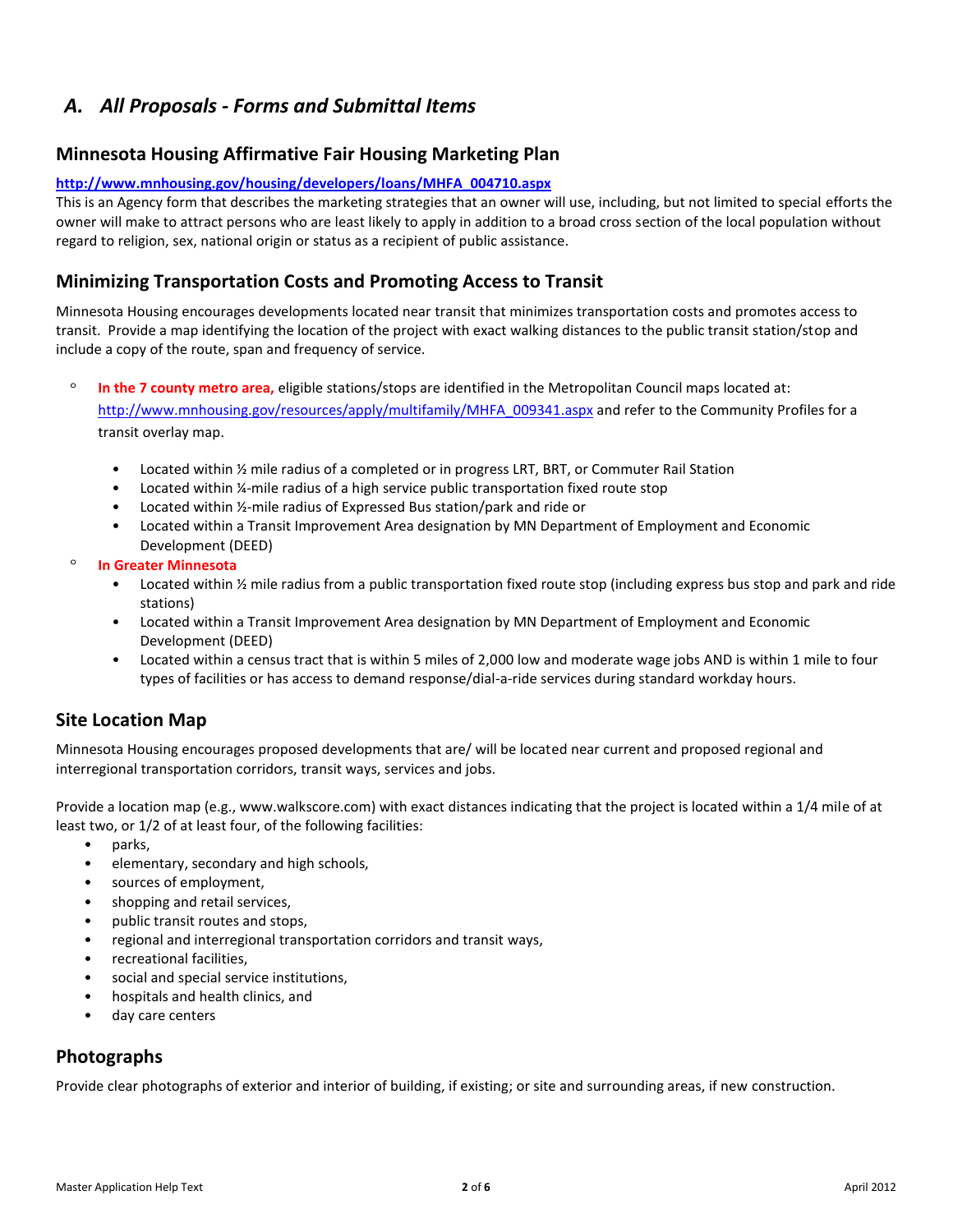# <span id="page-2-0"></span>**Evidence of Site Control**

Acceptable evidence of title/site control includes the following: purchase commitment, option, or letter of intent from governmental body for sole developer, etc. If no transfer of ownership, then the warranty deed or contract for deed is acceptable. The evidence of site control must be current, fully executed, *include the legal description of land*, and extend to anticipated date of funding recommendation. Loss of site control could result in withdrawal of a funding recommendation. Minnesota Housing will not accept applications from different applicants for the same site.

#### <span id="page-2-1"></span>**Preliminary Architectural/Construction Requirements for New Construction:**

#### **For building schematics/concept design review:**

- *Site Plan* (generally no less than 1/32" per foot scale for the original, printable on no larger than 11X17 for electronic submission);
- *Building Plans* (generally no less than 1/16" per foot scale and printable on no larger than 11X17 for electronic submission);
- *Typical dwelling unit plans* (generally no less than 1/8" per foot scale and printable on no larger than 11X17 for electronic submission);
- *Building elevations* (generally no less than 1/16" per foot scale and printable on no larger than 11X17 for electronic submission);
- *Building Section* (generally no less than 1/16" per foot scale and printable on no larger than 11X17 for electronic submission);

#### <span id="page-2-2"></span>**Scope of Work for Acquisition and/or Rehabilitation of Existing Building(s)/CNA**

- *Physical needs assessment (PNA)* which represents a qualified professional's opinion of a property's current overall physical condition and identifies significant deferred maintenance, existing deficiencies, and material building code violations that affect the property's use and its structural and mechanical integrity;
- *Scope of work* which includes all deficiencies identified in the PNA that require immediate attention and may consider for inclusion building materials/systems that have less than 7 years of useful life; and
- If a current CNA performed by a qualified individual is available at the time of application, it must be submitted with the application package. If one is required for the proposal by funders other than Minnesota Housing, it must be submitted to Minnesota Housing as soon as it becomes available. Minnesota Housing reserves the right to require that a CNA be produced by a qualified individual and submitted as part of the underwriting and due diligence submissions it requires for the proposal.

#### <span id="page-2-3"></span>**Sources and Uses of Funds - Proposed, Secured and Existing**

Submit evidence of all applicable forms of proposed, secured and existing funding under this submission requirement. Minnesota Housing evaluates proposed, secured and existing sources of funding from the following standpoints:

- Amount of leverage/non-Minnesota Housing funding
- Amount of local, philanthropic and regulatory cost avoidance/cost incentives
- Evidence of Readiness to proceed/Amount of **secured funding commitments at the time of application.** Provide documentation that states the amount, terms and conditions of secured funding. The documentation must be executed or approved by the lender or contributor and the applicant. Documentation containing words synonymous with "consider" or "may", (as in "may award") regarding the commitment will not be considered acceptable.
- Documentation of existing funding on a property, including: loan amount, term of the loan, use restrictions including rent and income limits.

#### <span id="page-2-4"></span>**Tenant Relocation Plan, if applicable**

Submit a Tenant Relocation Plan that includes an overview, timeline, and estimated budget if: the project funding mandates the requirement of relocation assistance under the Uniform Relocation Assistance and Real Property Acquisition Policies Act, AND the project scope requires some form of tenant relocation, whether permanent or temporary.

#### <span id="page-2-5"></span>**Rental Assistance Payment Standards**

Attach a copy of the Payment Standards or Payment Standard Exceptions for the community in which the housing is proposed.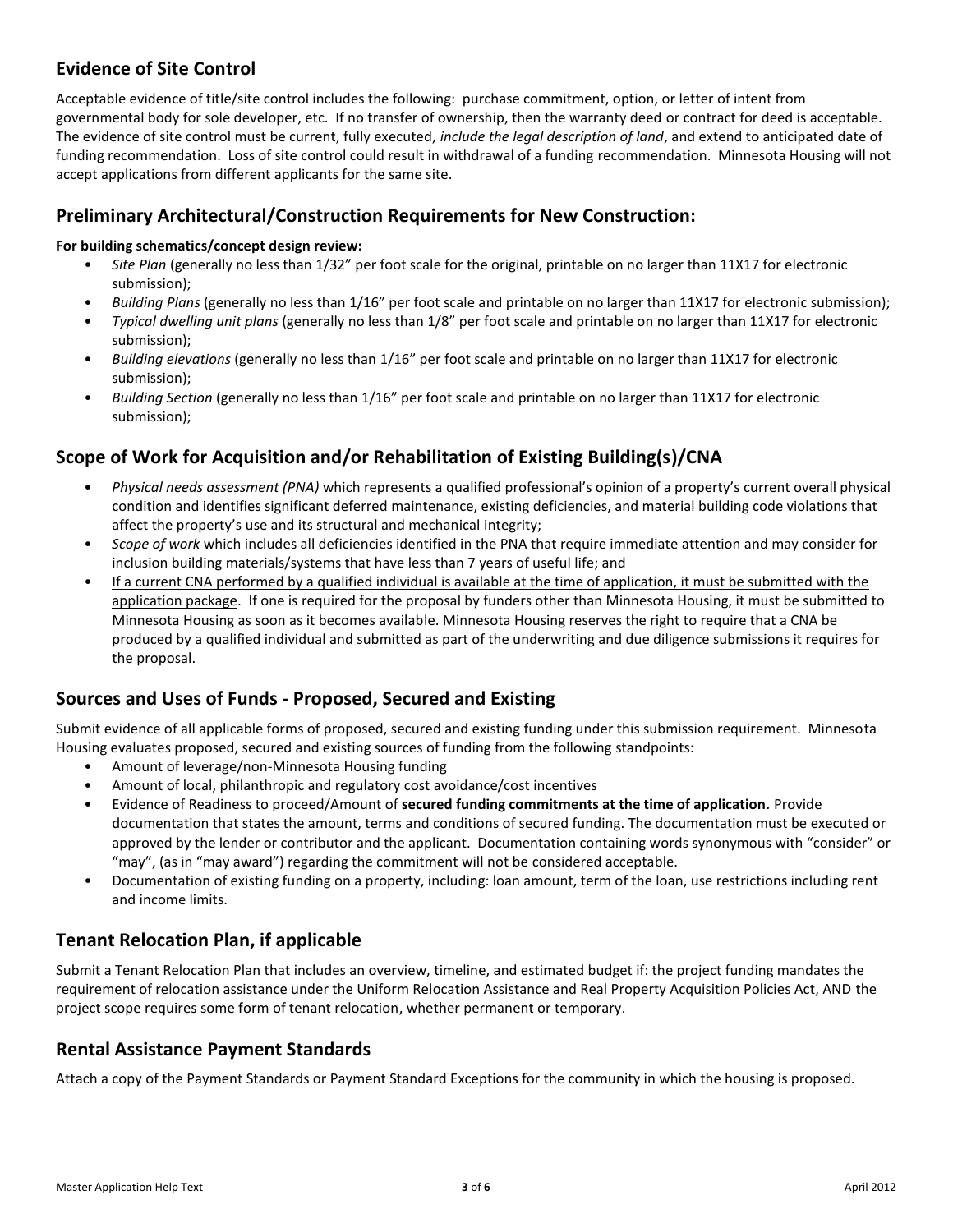# <span id="page-3-0"></span>**Utility Allowance from Local HRA/PHA**

Provide a current utility allowance in a manner consistent with the options provided in IRC 1.42-10 (i.e., as appropriate, a utility allowance form RD, HUD, PHA/HRA, local utility company, an Agency estimate, a HUD Utility Schedule Model, and Energy Consumption Model). Include a breakdown of the utilities that a tenant pays directly (i.e., heat, electricity, etc.), the utility allowance for each type of utility (i.e., gas, electric, etc.), for the various unit types (i.e., one bedroom, two bedroom, etc.) and housing types (i.e., apartments, townhomes, etc.) Also, include a list of each unit type, total tenant paid utilities, contract rent, and gross rent.

#### <span id="page-3-1"></span>**Commitment to Provide Project Based Rental Assistance**

For proposals including Project-Based Rental Assistance, at time of application the applicant must submit a fully executed binding commitment\* for the project-based assistance to be included in the development signed by the local PHA/HRA or other similar entity (\*binding Resolution/binding Letter of Approval from the governing body).

#### <span id="page-3-2"></span>**Documentation relevant to Preservation of Federally Assisted Housing**

If the proposal is for preservation of federally assisted housing, please provide a copy of all relevant documentation as described in the Multifamily Rental Housing Narratives (e.g. HAP Contract, Regulatory Agreement, Note, Mortgage, amortization schedules, restrictive covenants, copy of most recent REAC or RD inspection report).

# <span id="page-3-3"></span>*C. Housing Tax Credits - Forms and Submittal Items*

#### <span id="page-3-4"></span>**Market Study**

If applying for HTC, a comprehensive market study of the housing needs of low-income individuals in the area to be served by the project conducted by a disinterested party at the developer's expense who is on the Minnesota Housing Authorized Contractor list must be submitted with the application.

Developers/owners will contact and hire the contractor of their choice from the Authorized Contractor list to perform the required market study in the form and format outlined in Minnesota Housing's Market Study Guidelines found at **<http://www.mnhousing.gov/housing/tax-credits/allocation/index.aspx>**

Schedules and fees will be arranged between the developer/owner and the Authorized Contractor. Minnesota Housing will not endorse or recommend any contractor on the Authorized Contractor list and will not be a party to the individual transactions.

#### <span id="page-3-5"></span>**Evidence of HTC Threshold Requirements**

Provide evidence of meeting one of the threshold types defined in Article 6.2 of the MHFA Housing Tax Credit Qualified Allocation Plan (QAP) Minnesota State Statute 462A.221 through 462A.225. (State statute requirement for any HTC application submitted to the MHFA, Suballocator or Suballocator participation in Joint Power Agreement with MHFA.)

#### <span id="page-3-6"></span>**For Acquisition, Evidence of Compliance with 10 year rule - Existing Buildings**

**Existing Buildings** - in order for an existing building to qualify for the 30 percent acquisition credit in connection with rehabilitation, there must have been a period of at least 10-years between the date the building was acquired and the date it was last placed in service Please note that the 10-year rule also applies to existing tax credit projects applying for a new allocation of acquisition credits at the end of the original 15-year compliance period.

#### <span id="page-3-7"></span>**For Acquisition, Evidence of Compliance with 10 year rule - 10 - year Rule**

**Exception to the 10-year Rule** - Exceptions to the 10-year rule are provided in Section 42(d)(6) for federally or State assisted buildings, certain low-income buildings subject to mortgage prepayment, and buildings acquired from insured financial institutions in default. Certain other situations are exempt from the 10-year rule, such as:

- a person who inherits a property
- a government unit or qualified nonprofit group if income from the property is exempt from federal income taxation
- a person who gains a property through foreclosure (or instrument in lieu of foreclosure) of any purchase money security interest, provided the person resells the building within 12-months after placing the building in service following foreclosure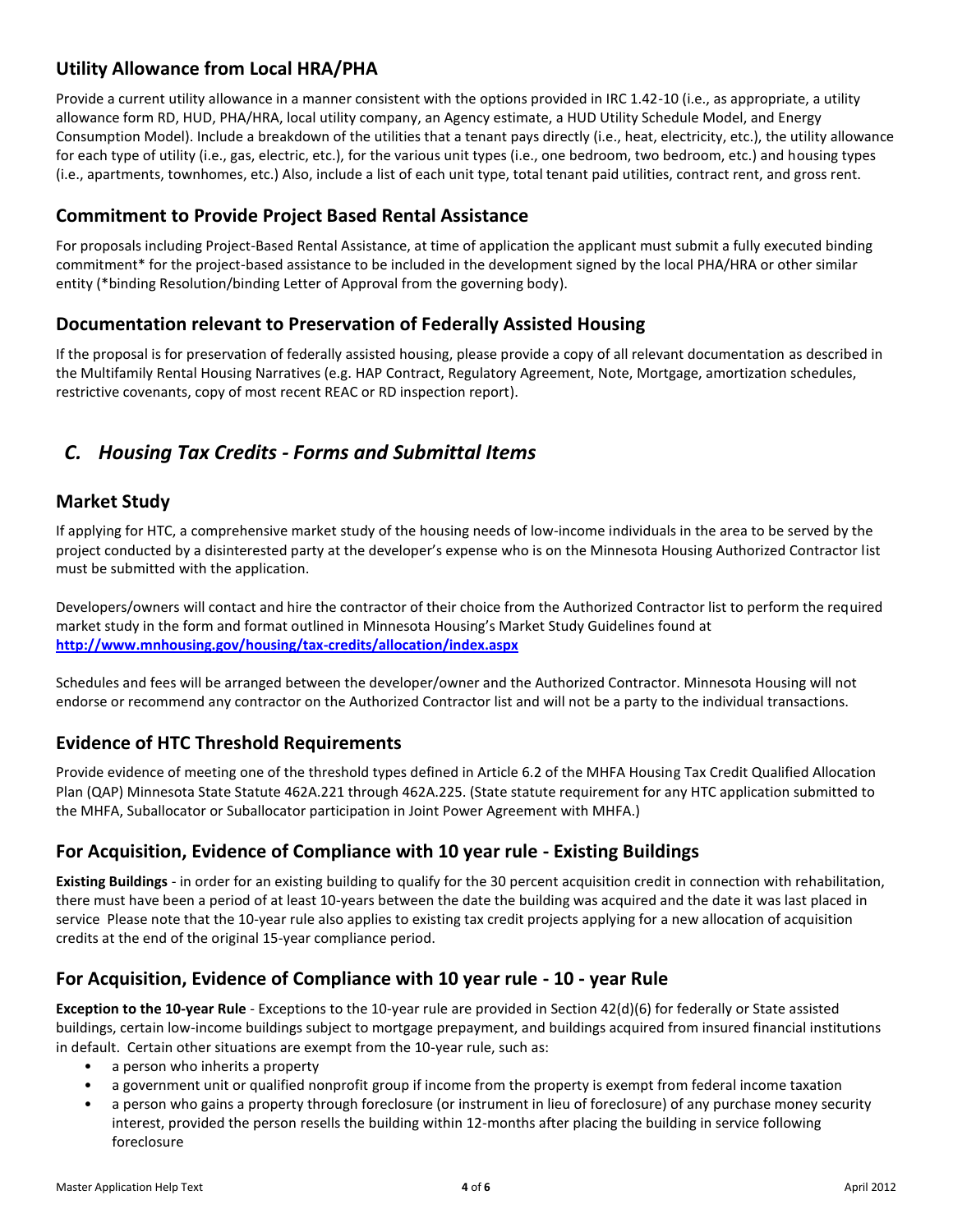• singlefamily residences that had no use during the prior 10-year period except, as an owner-occupied principal residence will not be treated as being placed in service for purposes of the 10-year holding period. Note that although the 10-year rule does not apply, the property must still be rehabilitated to claim the acquisition costs of such a property

### <span id="page-4-0"></span>**Nonprofit Proof of Status, Non-Profit Intended Participation: Articles of Incorporation, IRS Election Status**

- A description of the nonprofit's intended participation in the development and operation of the project.
- Articles of Incorporation
- Internal Revenue Service (IRS) documentation of status.
- A nonprofit must have IRS 501(c)(3) or (4) approval from the IRS or expect to receive such designation prior to carryover and meet requirements of Internal Revenue Code (42(h)(5).

#### <span id="page-4-1"></span>**Plan for Eventual Tenant Ownership, if applicable**

If applicable, provide a detailed proposal for eventual tenant ownership. The proposal should incorporate a financially viable plan to transfer 100 percent of the HTC unit ownership at the end of the initial 15-year compliance period from the initial ownership entity (or Minnesota Housing approved "Transfer of Ownership") of the project to tenant ownership.

The unit purchase price at the time of sale must be affordable to incomes meeting HTC eligibility requirements. To be eligible, the buyer must have an HTC qualifying income at the time of initial occupancy (HTC rental tenant) or time of purchase. The plan must incorporate an ownership exit strategy and the provision of services including home ownership education and training. The Declaration of Land Use Restrictive Covenants will contain provisions ensuring compliance with these home ownership program commitments by the owner. (Refer also to Chapter 4 W of the Housing Tax Credit Manual for additional information.)

#### <span id="page-4-2"></span>**Written Policy for Smoke-free Buildings**

If applicable, provide the written policy prohibiting smoking in all the units and all common areas within the building/s of the project for the term of the declaration. The project must include a non-smoking clause in the lease for every household.

The written policy must be submitted with the application and should include procedures regarding transitioning to smoke-free for existing residents and establishment of smoking areas outside of units and common areas if applicable. Consequences for violating the smoke-free policy are determined by owner but must be included in the written policy.

# <span id="page-4-3"></span>*D. Tax Exempt Bonds / Seeking 4% Housing Tax Credits - Forms and Submittal Items*

# <span id="page-4-4"></span>**Preliminary Determination Letter, only applicable if bonds are not being issued by Minnesota Housing**

The determination by the issuer shall be made in a manner consistent with the tax credit allocating agency (MHFA or appropriate suballocator) Qualified Allocation Plan and Housing Tax Credit Procedural Manual. Section 42 requires that the issuer evaluation must consider:

- The sources and uses of funds and the total financing planned for the project;
- Any proceeds or receipts expected to be generated by reason of tax benefits;
- The percentage of the housing credit dollar amount used for project costs other that the costs of intermediaries;
- The reasonableness of the developmental and operations costs of the project; and
- A comprehensive marked study of the housing needs of low-income individuals in the area to be served by the project, conducted before the credit allocation is made, and at the developer's expense by a disinterested party approved by the allocating agency.
- This determination must be made prior to the issuance of the bonds.

# <span id="page-4-5"></span>**Evidence of State allocation of tax-exempt bond volume cap if not being issued by Minnesota**

#### **Housing**

Evidence of the Issuance of the Tax Exempt Bonds - Evidence from the issuer of the bonds that the project received an approval of an allocation tax-exempt bond volume cap from the State of Minnesota.